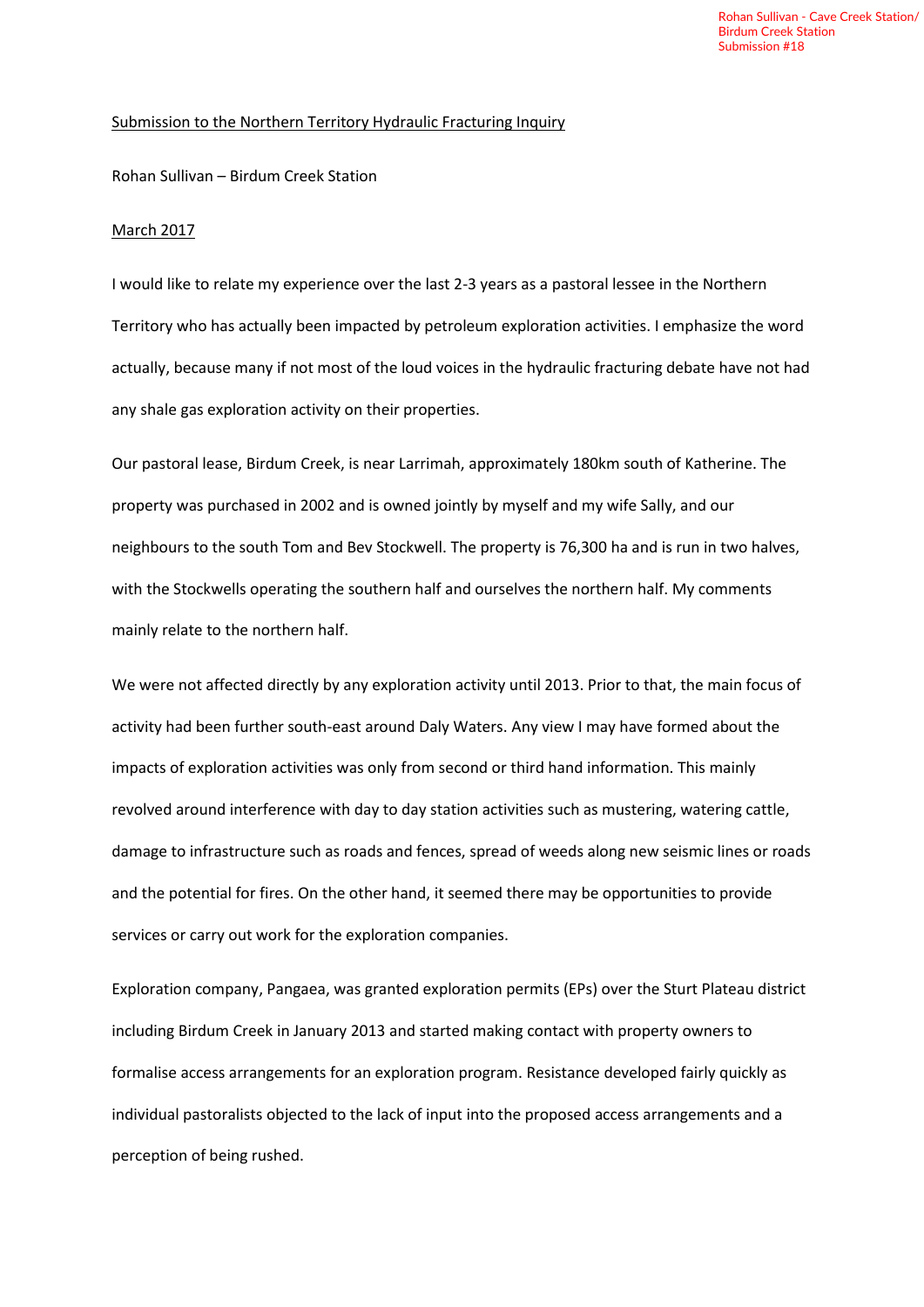Landholders also wanted the opportunity to be involved in carrying out some of the preparatory work rather than bringing in interstate contractors.

Initially it was not clear who we were actually supposed to be dealing with. There was a seismic contractor, and the initial contact with landholders was made by contractor staff who did not have any authority to negotiate different arrangements. Some of the local group had been through the experience of the Alice-Darwin rail construction and did not want a repeat of divide and rule tactics and lack of communication or accountability.

These problems were only resolved when the pastoralists as a group nominated a spokesperson to negotiate directly with the company to address issues of concern. Ultimately, an agreement was reached with Pangaea. Legal advice was provided by a lawyer of the groups' choice but paid for by Pangaea. The agreement reached between Pangaea and the group has formed the basis for a strong, functional working relationship with new written agreements required for each years activities.

The extent of the exploration activity has reduced over the 3 year period from an initial 20 + properties down to approximately nine. This will probably reduce further if the program resumes. My assessment of the relationship now is that the majority of pastoralists in the district are either neutral or supportive of the exploration program. Some people hold the view that the potential value of the resource is such that the development of a gas/oil field will ultimately go ahead should the exploration program prove successful. However there are people who still have concerns, particularly about the potential impacts on water.

In general, the local pastoralists see the activities associated with the exploration and potential development as a means of fast-tracking public infrastructure development in the district and generating economic activity in the region. Pastoralists do not have rights over minerals or petroleum, but do see potential benefits from the building of infrastructure including access roads and water supplies (dams and bores) on properties which can revert to the pastoral lessee on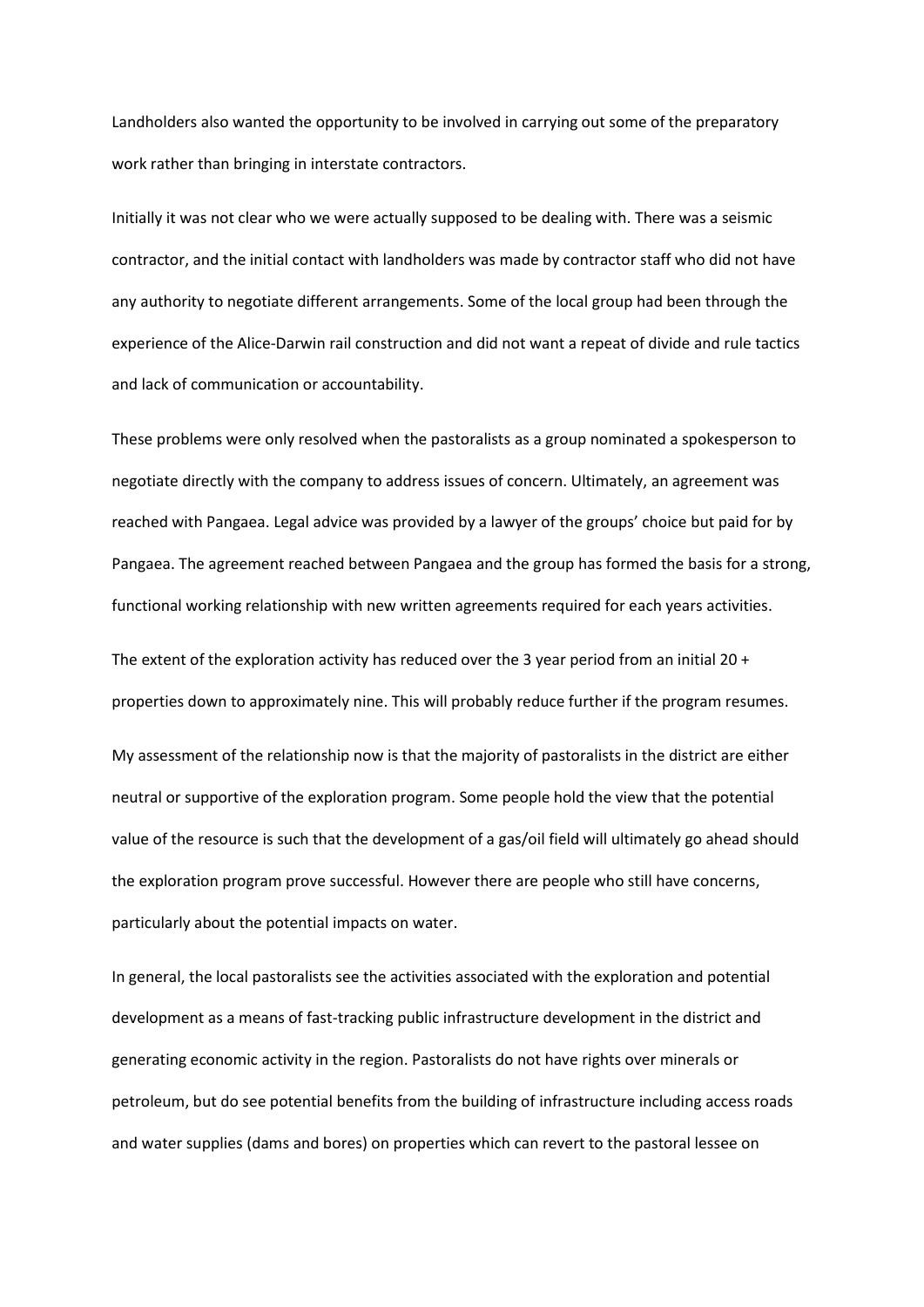completion of the exploration or development program. This may help to compensate for the inevitable disruption to normal pastoral activities.

The Western Creek Road runs west from Larrimah and services 6-7 properties directly as well as linking to other regional roads. This road was badly impacted by heavy truck traffic during the construction of the Alice-Darwin rail line and was not repaired afterwards. Local people have been putting up with sub-standard access for years and lobbying the NT government to provide adequate maintenance and upgrading. However this has been extremely slow and dependent on small allocations of funding which never seem to go very far.

When Pangaea indicated their intention to upgrade and seal the Western Creek road as part of their development program, there was strong support. Work was due to commence in 2016.

There was understandable anger when the NT Labor party announced their intention to proceed with a moratorium on hydraulic fracturing should they form government after the next election. The impact of this has now become apparent with Pangaea suspending their 2016 program worth \$100m, including commencement of the Western Creek Rd upgrade.

It is likely that upgraded communications infrastructure (ie. mobile coverage) would also become available as part of Pangaea's activities. Currently Larrimah has no mobile coverage at all.

## Water

Water has always been a critical issue on the Sturt Plateau. There are no permanent streams and very few natural waterholes. Underground water is present but not easy to find and there have been many unsuccessful bores drilled.

Pastoralists are understandably protective of their underground water supplies and any activity which potentially threatens these is regarded with suspicion. However, during the course of the drilling program on the Sturt Plateau, most of the local pastoralists have become familiar with the techniques used to isolate the water bearing strata from the drill hole to prevent leakage and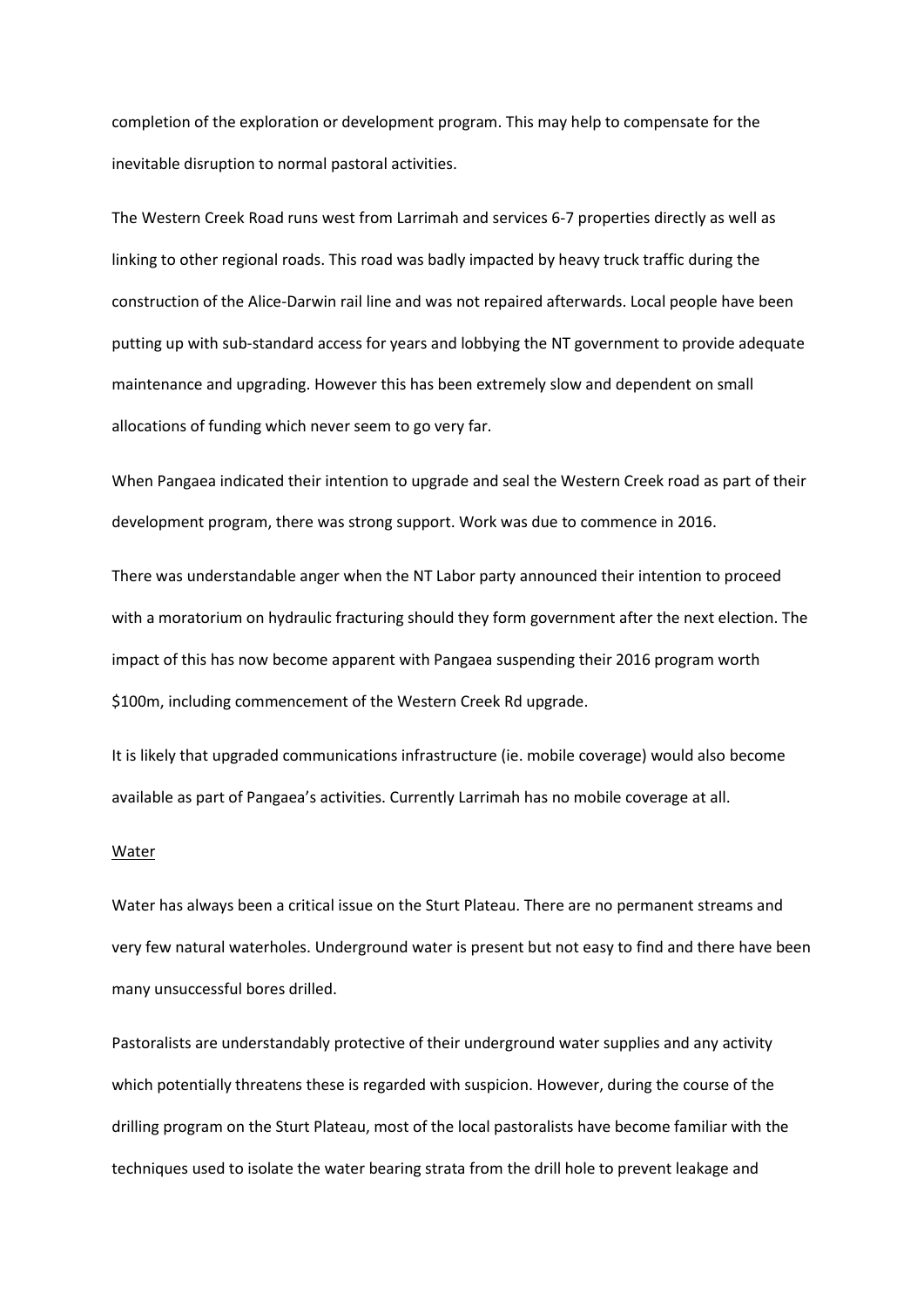contamination. Pangaea and the drilling contractors have been quite open in allowing local landholders to visit and tour drill sites.

The main concern is about the amounts of water potentially used for hydraulic fracturing and the effect of this on stock water supplies. Pangaea have installed monitoring equipment in bore holes however their water usage to date has mainly been for domestic purposes.

During the course of their seismic and drilling program, Pangaea have identified and mapped a deeper aquifer which was previously only poorly known. Water quality in this aquifer is reportedly lower than needed for stock or domestic usage but suitable for use in hydraulic fracturing. It is now possible that no water will be required from the aquifers we draw our stock water from. In fact, there may be opportunity to source treated water for on-property use.

Pangaea have also had extensive LIDAR coverage of the area done to assist with the design of the Western Creek Rd. An added benefit of this coverage is that Pangaea now can produce a map of ground elevation over extensive areas of the Sturt Plateau including Birdum Creek. This will enable the most efficient placement of dams and excavated tanks to capture runoff water for use in either their drilling and fracking operations, or for pastoralists to use for development of dams for stock water.

## Other issues

From my point of view the main problems in having the exploration activity on my property are associated with planning. The placement of planned seismic lines can change depending on drilling results and vice versa. Having a major seismic program means lots of new gateways need to be installed in fence lines which is really just another job to do even though we are compensated for the time and expense.

At present our half of Birdum Creek is in a relatively undeveloped state and requires more fencing and water points. It would be far better from my point of view for Pangaea to get in and conduct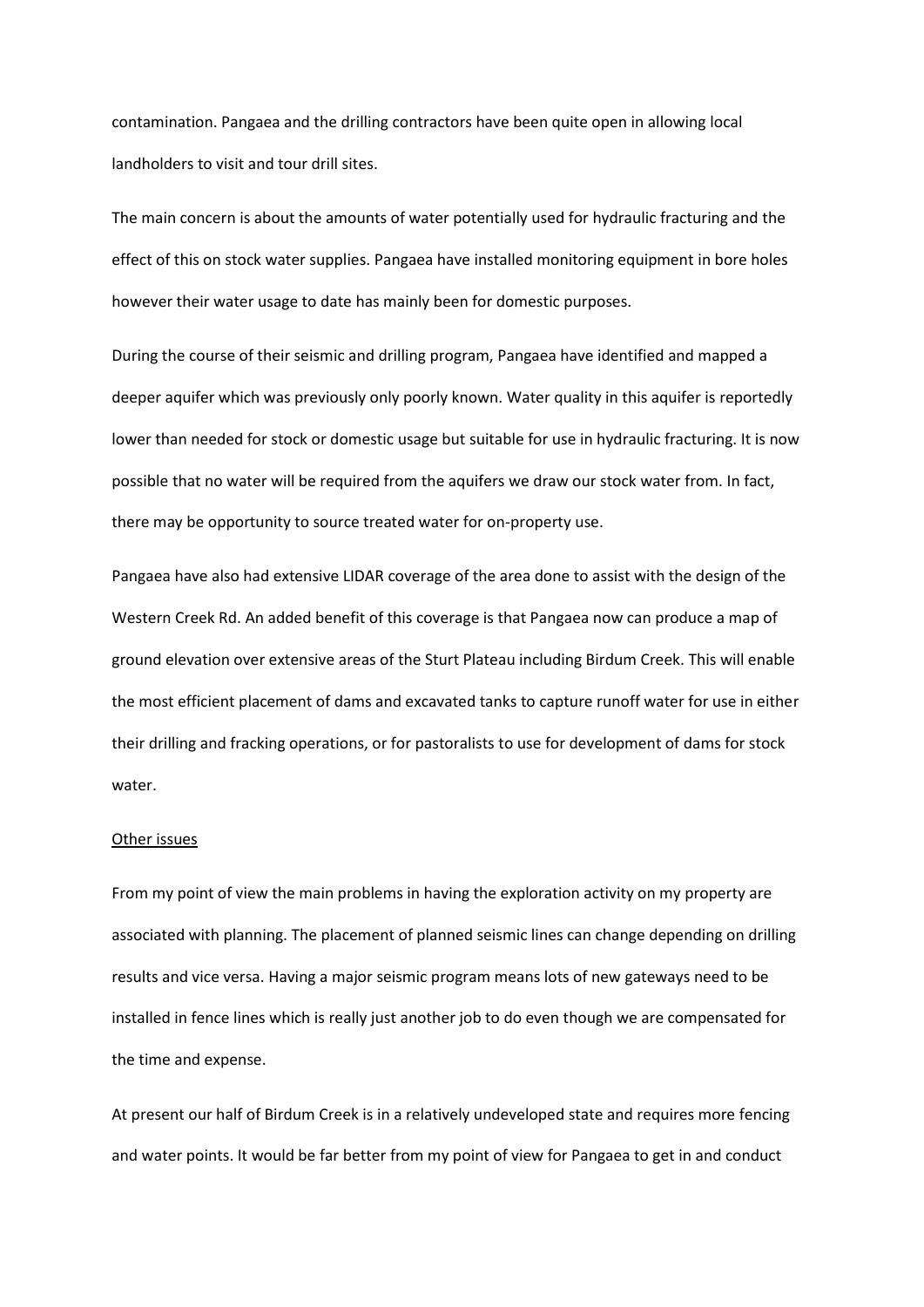their exploration and development activities before we construct more of our own infrastructure. Even with the best will in the world there will be misunderstandings and communication problems and rather than deal with the inevitable disruption and drama, it would be far better to get it over and done with.

I can understand the concerns of people who have more highly developed properties. The more infrastructure on a property the bigger the task of managing the impact of exploration activities particularly seismic.

To date we have had over 100km of seismic lines, 1 exploration well and 3km of gravel road put in on Birdum Creek north. The only issue to arise was when Pangaea's contractors watered the Western Creek Rd to stop dust and were stopped by the Dept. of Infrastructure because they didn't have a permit to work in the road corridor!

There is much made about the impact of multiple well pads and other gas infrastructure on pastoral land. My understanding is that horizontal drilling techniques now allow multiple holes to be drilled from one drill pad. These holes can radiate out in all directions from the vertical for up to or exceeding 1.5km. So potentially, a 200\*200m (4ha) drill pad could extract gas from under an area of 8 sq. km (800 ha).

Extrapolated to the rest of Birdum Creek north (360 sq. km), the whole property could be developed for production with 45 wells covering an area of 180ha total or 0.5% of the property area. Other infrastructure would include pipelines to connect the wells to a central point and a compression station, but even if this doubled the area it would still be only 1% of the property and cattle can still graze where the pipelines are laid underground.

If the property was to host a conventional oil or gas field then the number of wells required would be vastly increased. The Kern River oil field in California has 8000 wells in an area of 10000 acres. There is no way that any other land use could co-exist with that. This may be an extreme example,